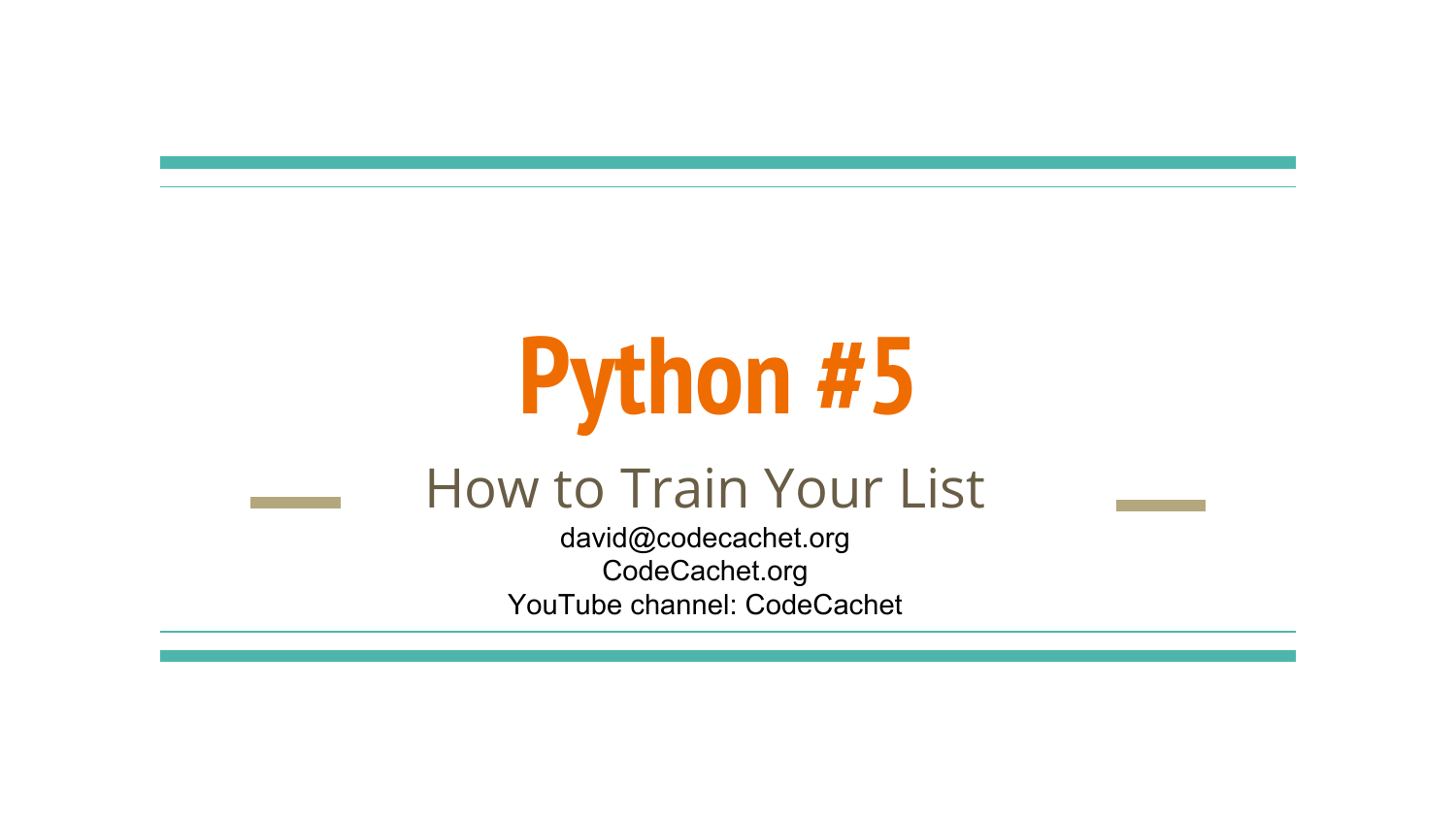## **What is a list?**

- Python's "array"
- A bunch of ordered elements
- Elements may be any Python object, including lists
- Mutable
- Index, like strings, from 0
- Slicing like strings
- List slices can be altered, unlike strings
- Assigned to variables and passed to functions by *reference*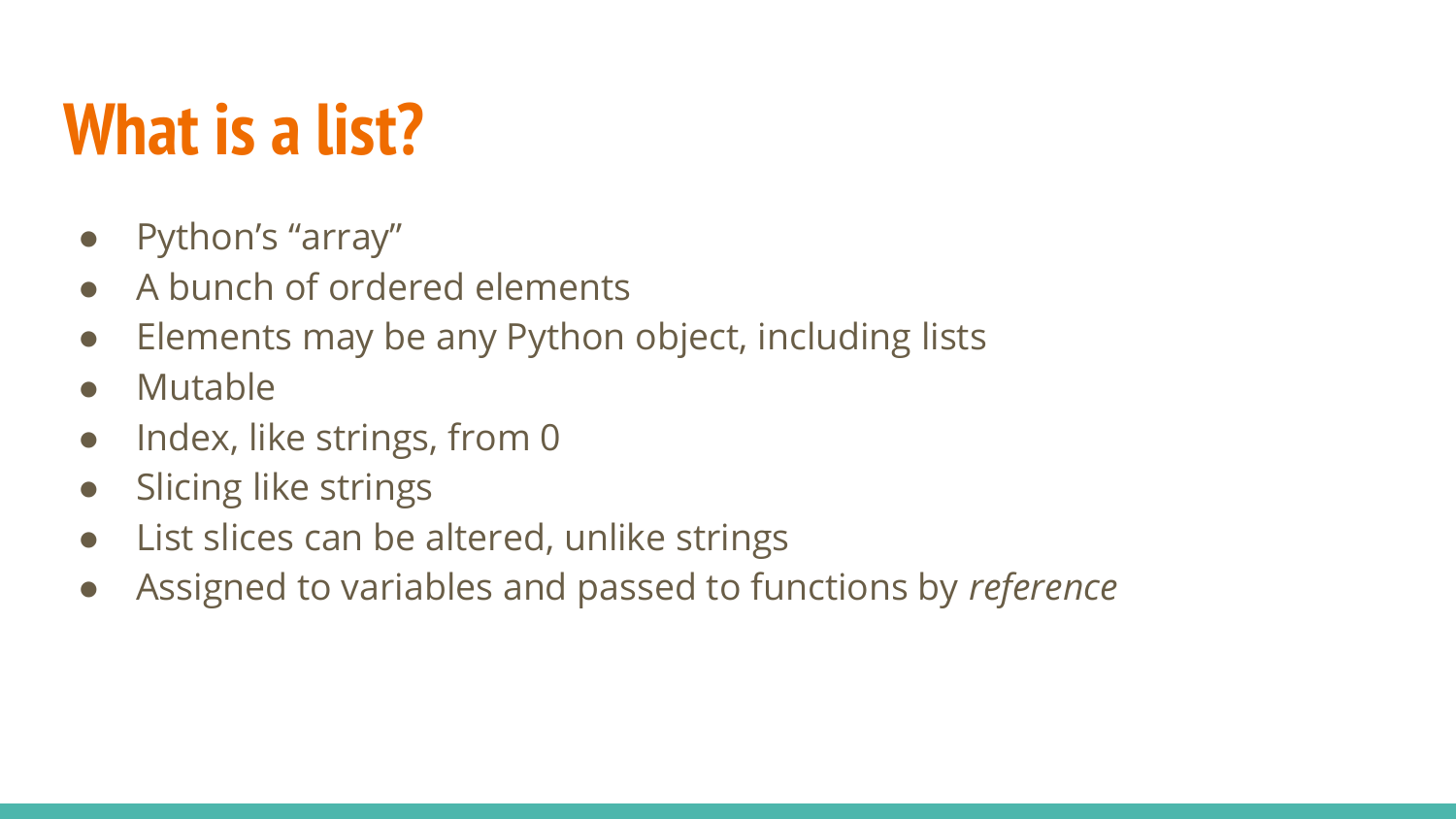# **Some things you can do with lists**

- Length
- append, extend, concatenate
- pop, delete element
- insert element
- index, in
- Change element, group of elements
- clear
- copy
- Loop
- reverse
- sort

 $\bullet$  ==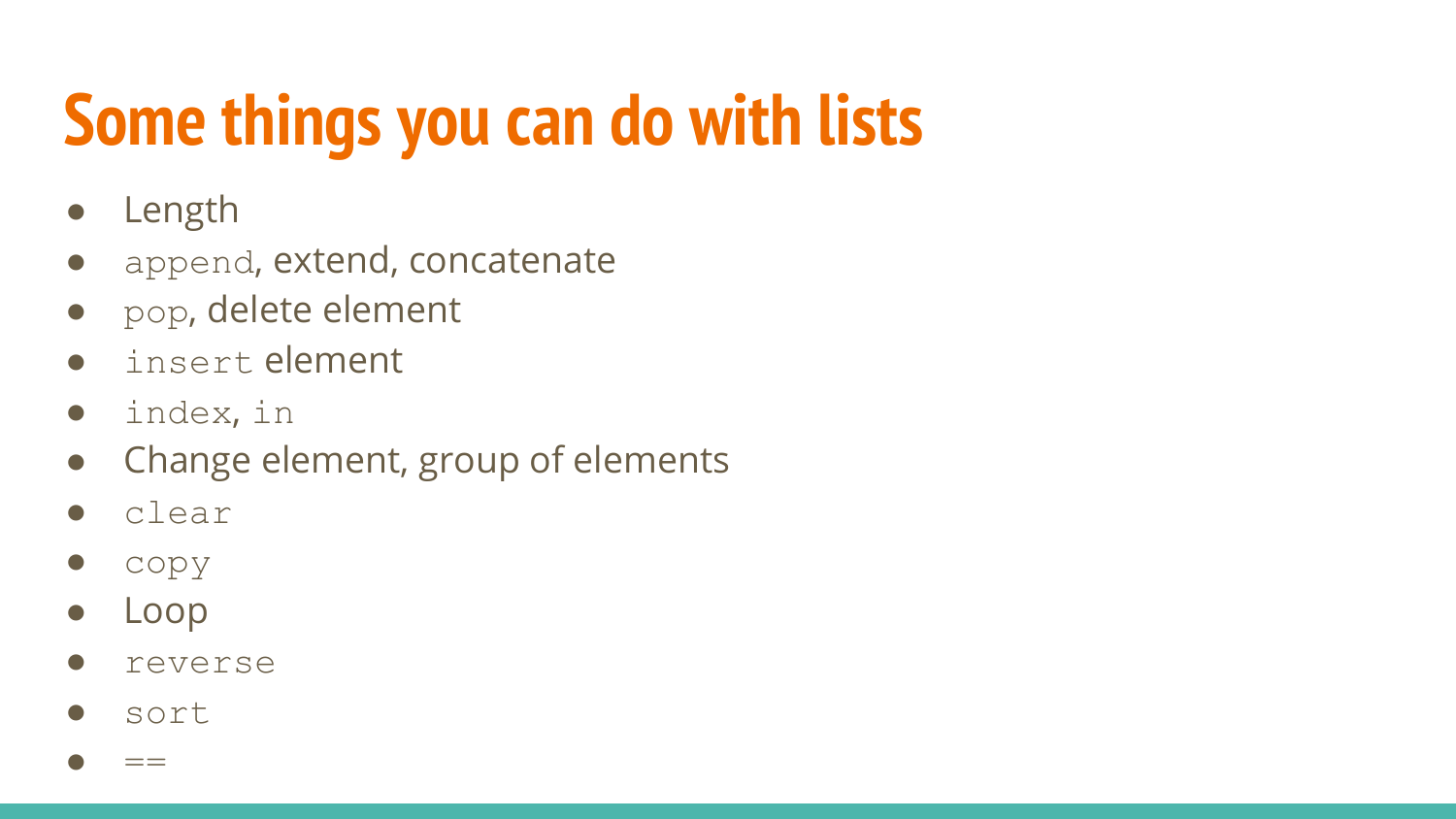

- list.sort() vs sorted(list)
- list.sort(reverse=True)
- list.sort(key)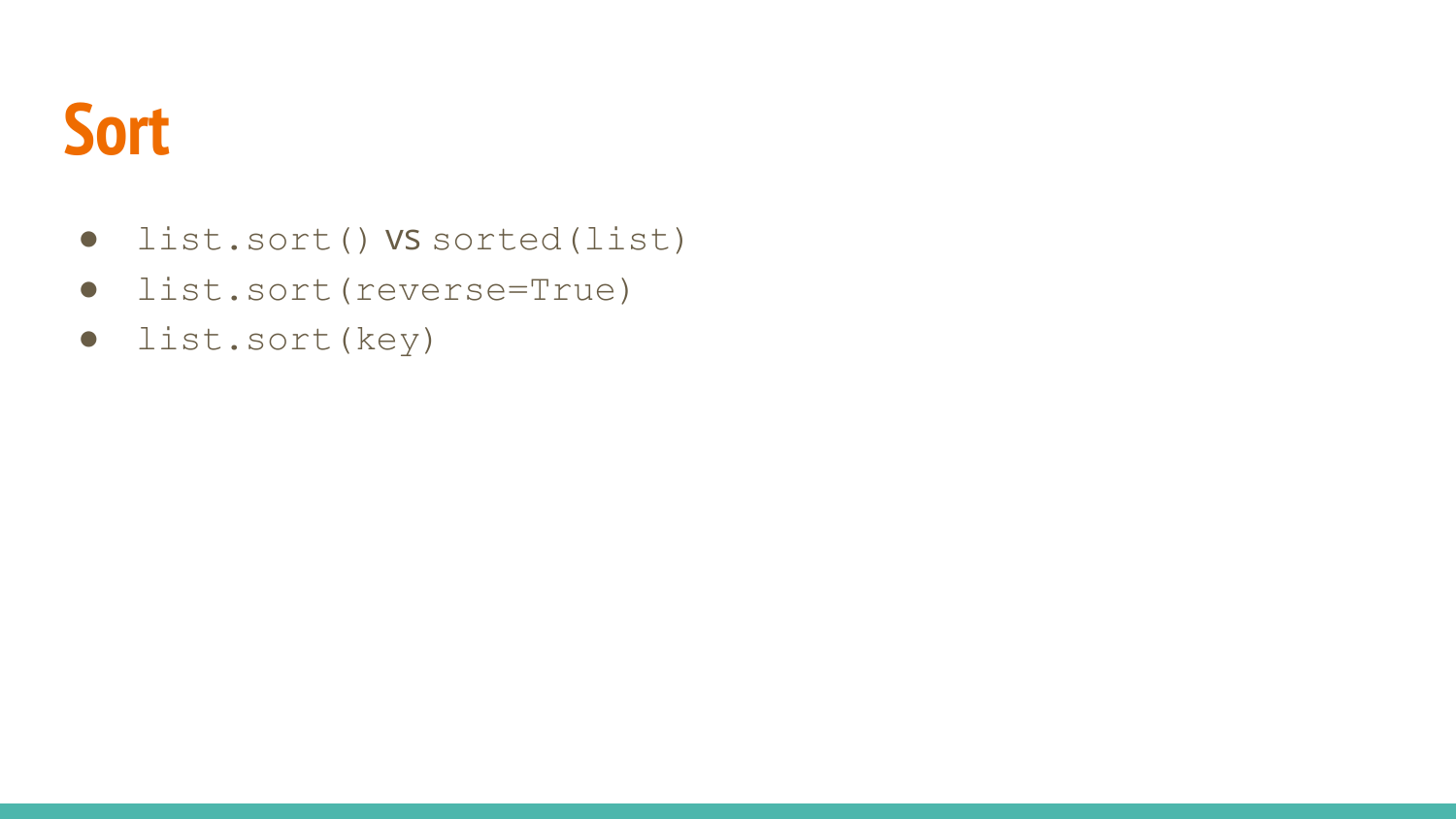# **For loops**

- for x in list:
- for i in range(len(list)):
- for i, x in enumerate(list):
- for x,y in zip(list1, list2):
- $\bullet$  for i in range(x, y)
- Nested loops
- break, continue
- for …: … else:
- Modifying list in loop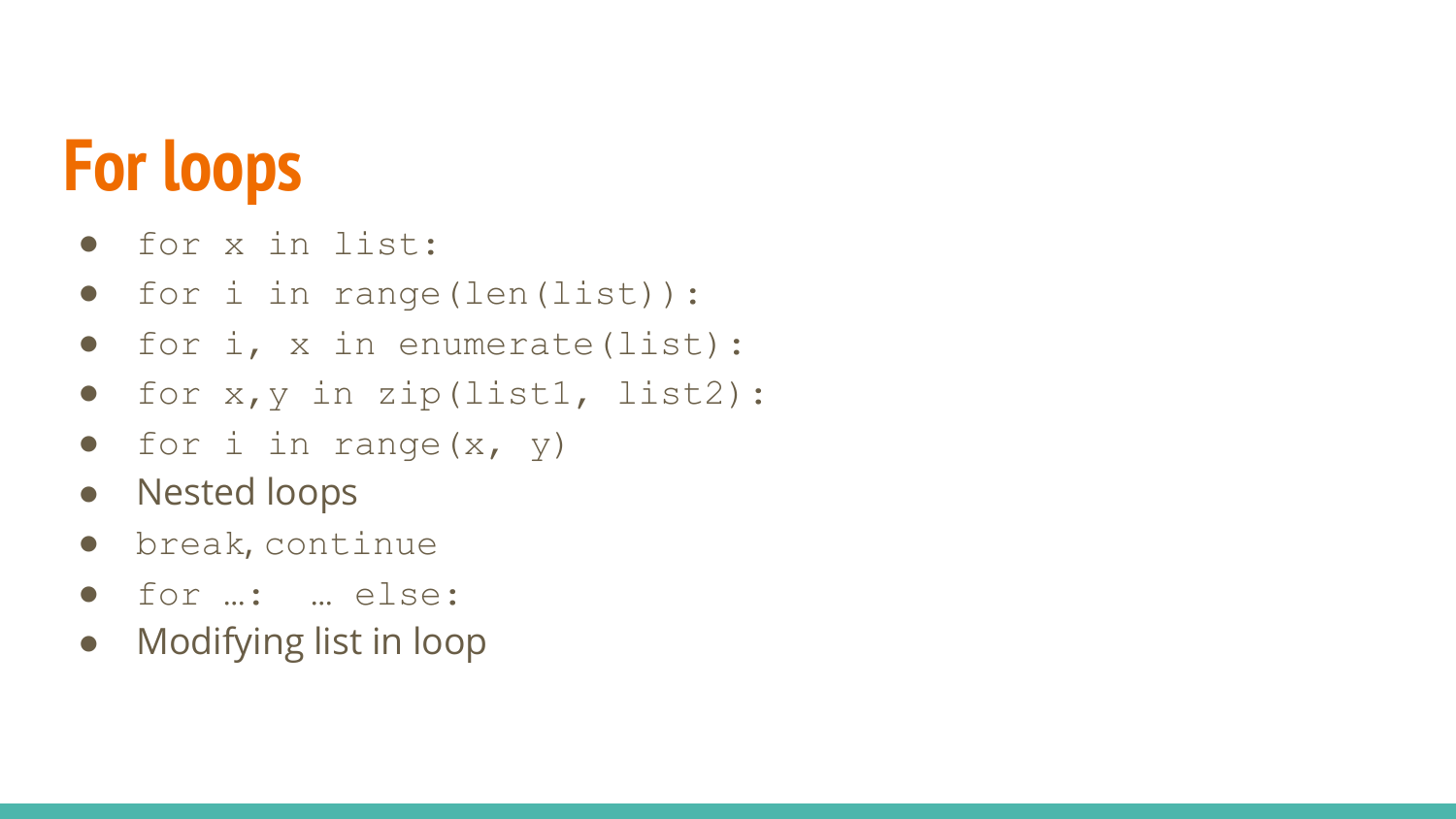## **More with lists**

- Concatenate elements into a string with array.join (mylist)
- Split a string into a list
- Filter, map, reduce
- List comprehensions, generator expressions
- Iterators
- Unpacking list into tuple:  $a, b, c = 1$  ist